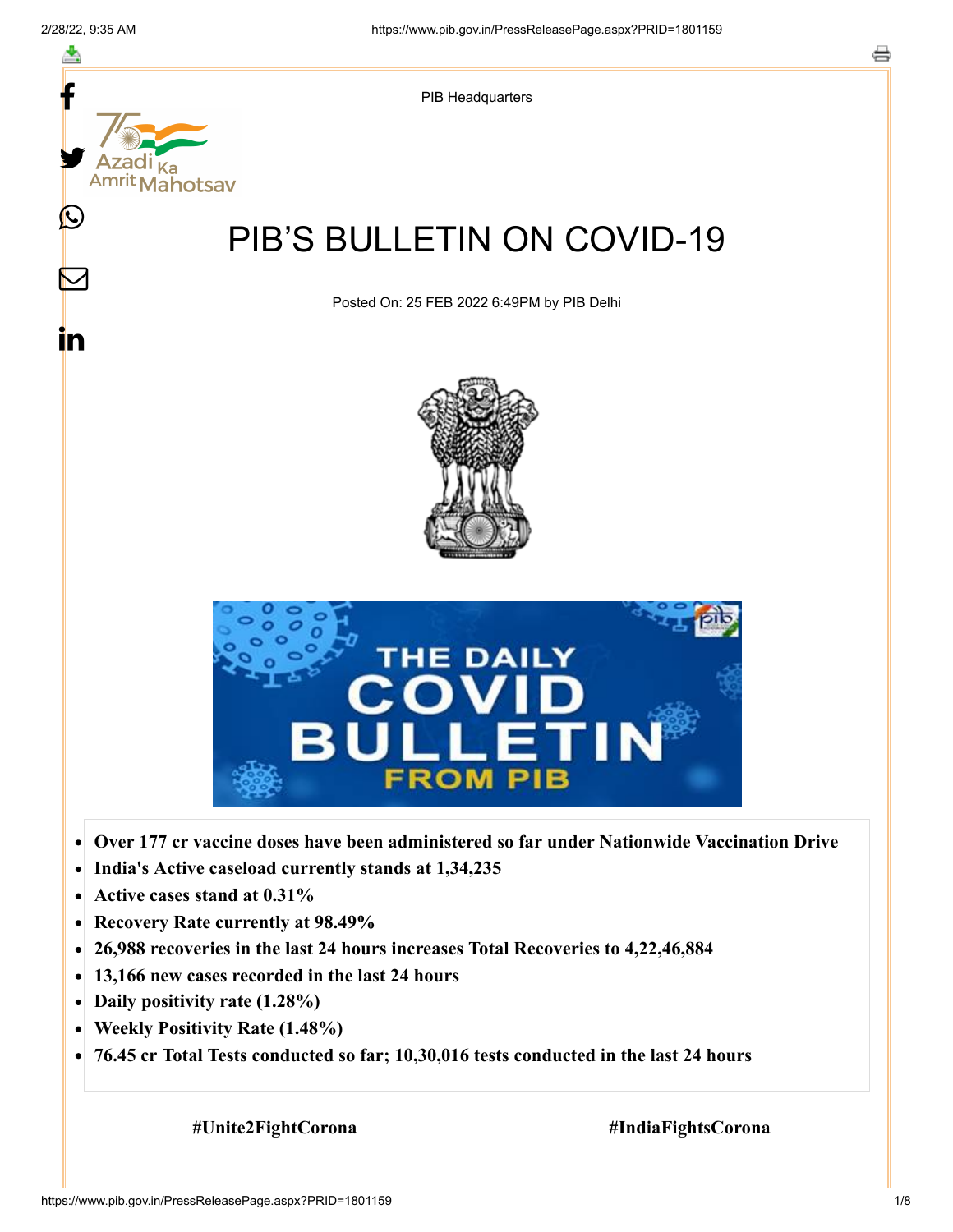f

y.

 $\bigcirc$ 

 $\color{red} \nabla$ 

in

#### **PRESS INFORMATION BUREAU**



## **GOVERNMENT OF INDIA**

**\*\*\*\*\*** 



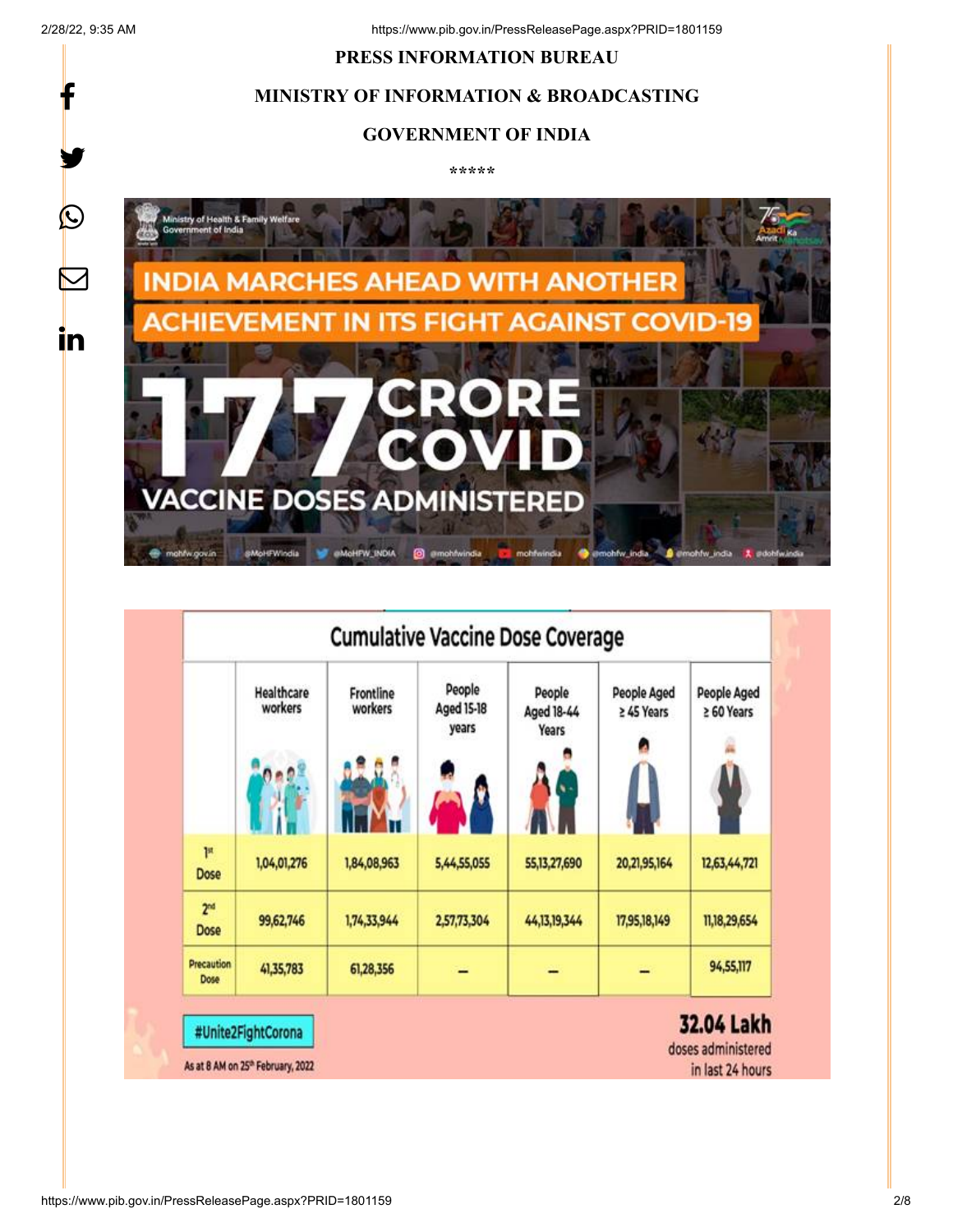f

Y

0

 $\triangledown$ 

2/28/22, 9:35 AM https://www.pib.gov.in/PressReleasePage.aspx?PRID=1801159

**India's Cumulative COVID-19 Vaccination Coverage exceeds 177 Cr**

**More than 32.04 lakh Vaccine Doses administered in the last 24 hours**

**Recovery Rate currently stands at 98.49%**

**13,166 New Cases reported in the last 24 hours**

**India's Active Caseload currently stands at 1,34,235**

**Weekly Positivity Rate is presently at 1.48%**

India's Cumulative COVID-19 vaccination coverage has exceeded **177 Cr (1,76,86,89,266)** as per provisional reports today afternoon. **in** 

This has been achieved through 2,02,13,293 sessions. The break-up of the cumulative figure as per the provisional report till 7 am today include:

| <b>Cumulative Vaccine Dose Coverage</b> |                        |                 |  |
|-----------------------------------------|------------------------|-----------------|--|
| <b>HCWs</b>                             | 1 <sup>st</sup> Dose   | 1,04,01,276     |  |
|                                         | $2nd$ Dose             | 99,62,746       |  |
|                                         | <b>Precaution Dose</b> | 41, 35, 783     |  |
| <b>FLWs</b>                             | $1st$ Dose             | 1,84,08,963     |  |
|                                         | $2nd$ Dose             | 1,74,33,944     |  |
|                                         | <b>Precaution Dose</b> | 61,28,356       |  |
| Age Group 15-18 years                   | 1 <sup>st</sup> Dose   | 5,44,55,055     |  |
|                                         | $2nd$ Dose             | 2,57,73,304     |  |
| Age Group 18-44 years                   | 1 <sup>st</sup> Dose   | 55, 13, 27, 690 |  |
|                                         | $2nd$ Dose             | 44, 13, 19, 344 |  |
| Age Group 45-59 years                   | 1 <sup>st</sup> Dose   | 20, 21, 95, 164 |  |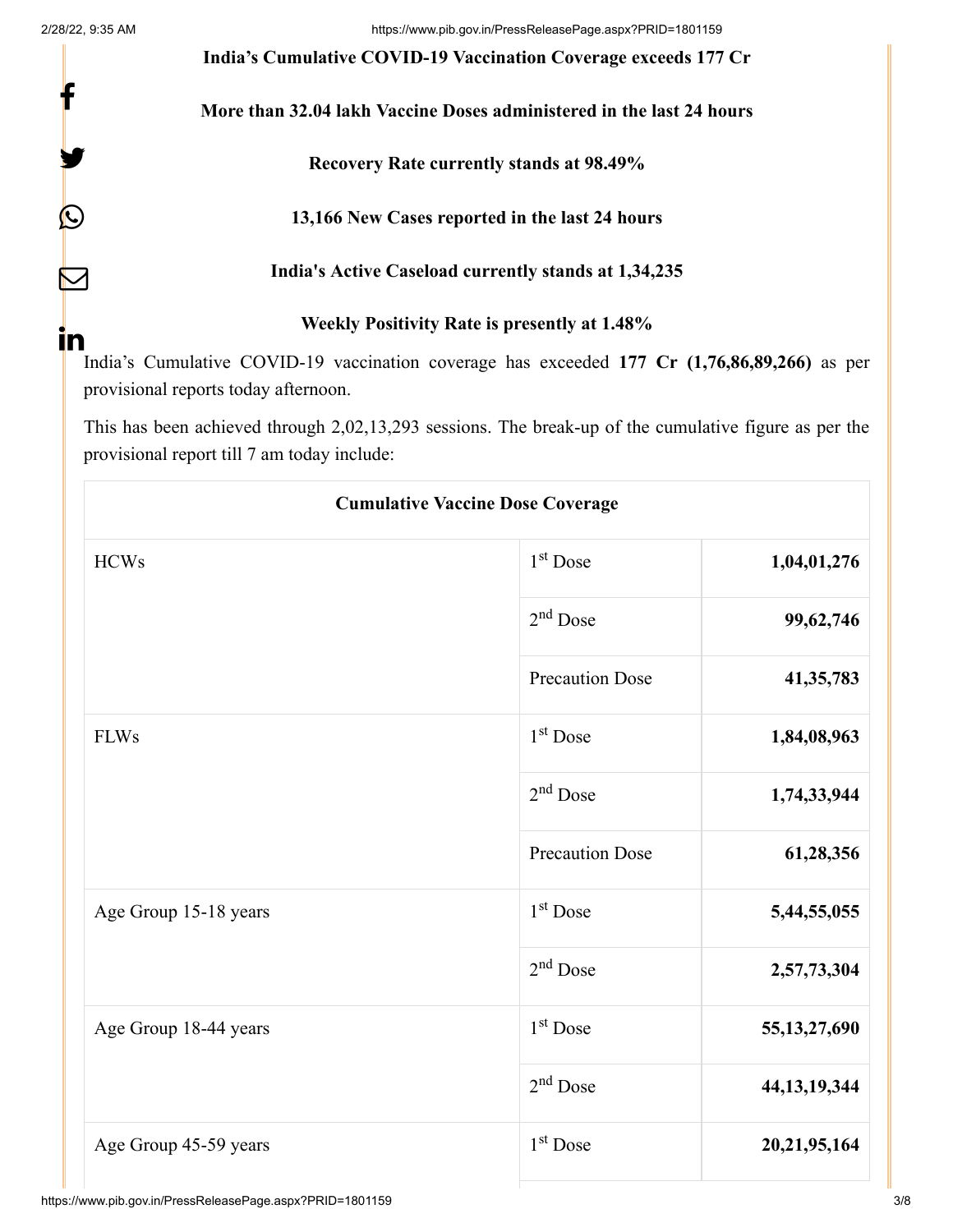2/28/22, 9:35 AM https://www.pib.gov.in/PressReleasePage.aspx?PRID=1801159

| Ť                     |                        | $2nd$ Dose             | 17,95,18,149    |
|-----------------------|------------------------|------------------------|-----------------|
|                       | Over 60 years          | 1 <sup>st</sup> Dose   | 12,63,44,721    |
| $\mathbf{\Omega}$     |                        | $2nd$ Dose             | 11, 18, 29, 654 |
| $\boldsymbol{\nabla}$ |                        | <b>Precaution Dose</b> | 94,55,117       |
| in                    | <b>Precaution Dose</b> |                        | 1,97,19,256     |
|                       | Total                  |                        | 1,76,86,89,266  |

**26,988** patients have recovered in the last 24 hours and the cumulative tally of recovered patients (since the beginning of the pandemic) is now at **4,22,46,884.**



Consequently, India's recovery rate stands at **98.49%.**

**13,166 new cases** were reported in the last 24 hours.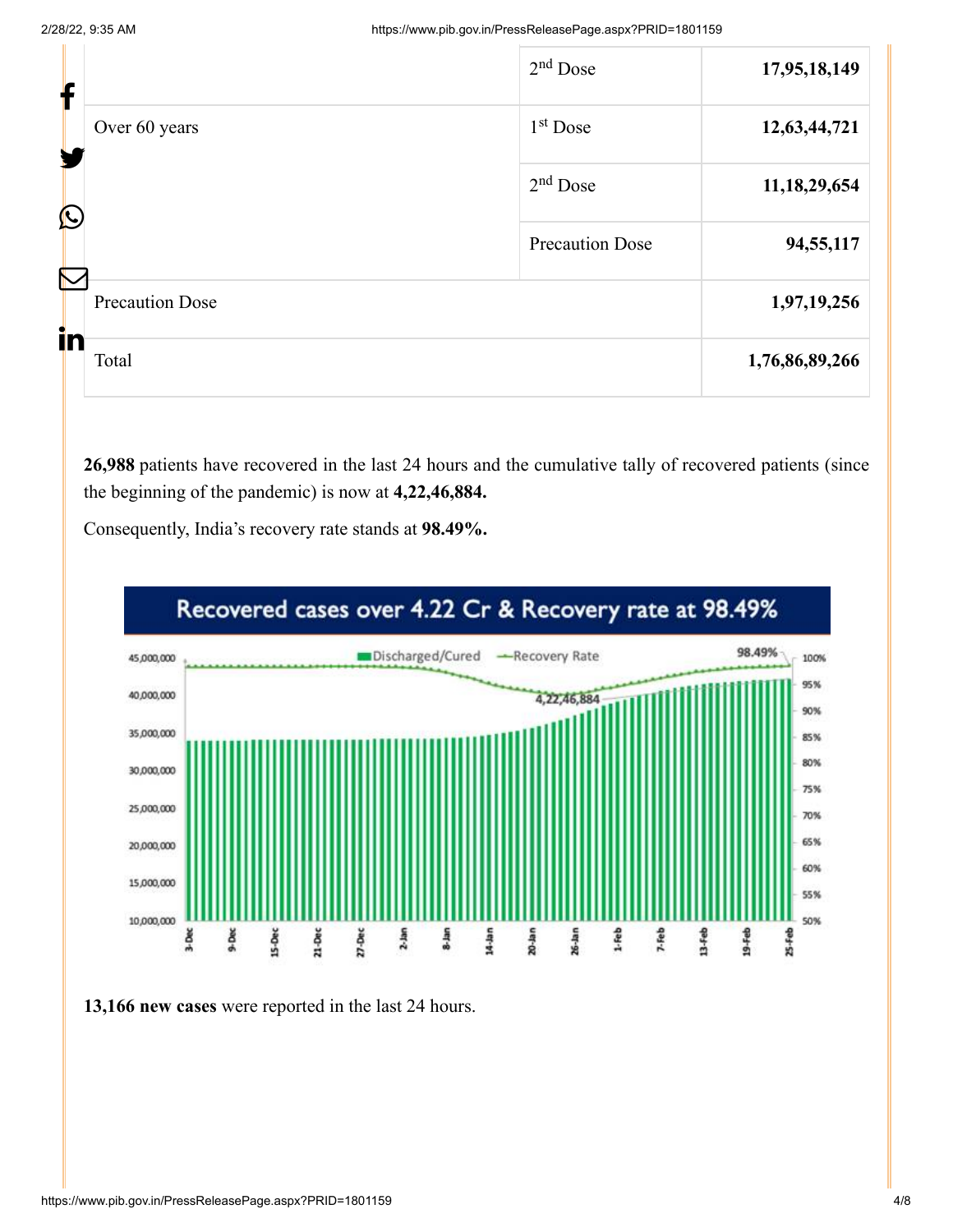2/28/22, 9:35 AM https://www.pib.gov.in/PressReleasePage.aspx?PRID=1801159



India's Active Caseload is presently at **1,34,235.** Active cases constitute **0.31%** of the country's total Positive Cases**.**



The testing capacity across the country continues to be expanded. The last 24 hours saw a total of **10,30,016** tests being conducted. India has so far conducted over **76.45 Cr (76,45,99,181**) cumulative tests.

While testing capacity has been enhanced across the country, **Weekly Positivity Rate** in the country currently **stands at 1.48%** and the **Daily Positivity rate is reported to be 1.28%.**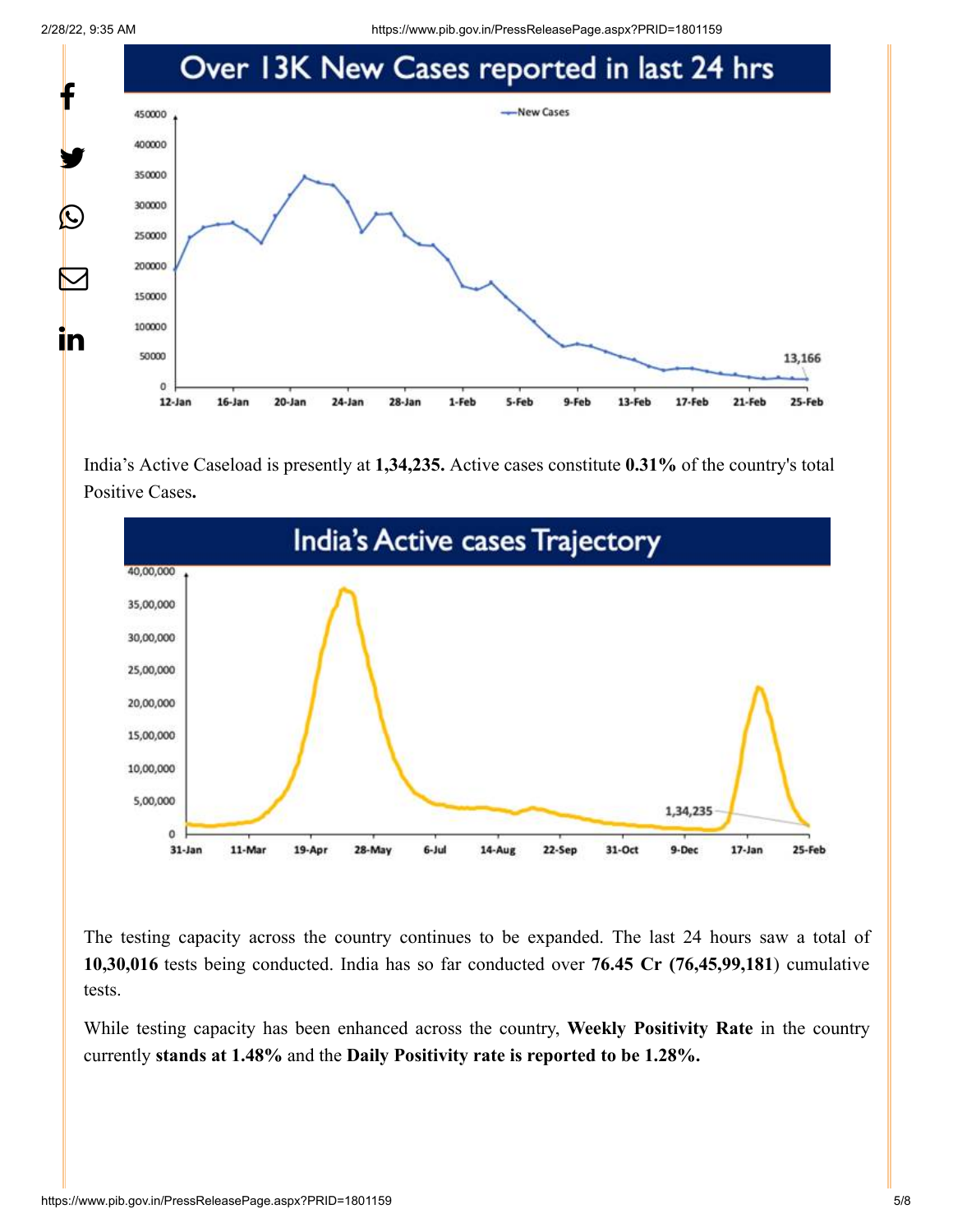2/28/22, 9:35 AM https://www.pib.gov.in/PressReleasePage.aspx?PRID=1801159



<https://pib.gov.in/PressReleasePage.aspx?PRID=1800957>

# **Update on COVID-19 Vaccine Availability in States/UTs**

# **More than 173.59 Crore vaccine doses provided to States/UTs**

## **More than 11.02 Crore balance and unutilized vaccine doses still available with States/UTs**

The Union Government is committed to accelerating the pace and expanding the scope of COVID-19 vaccination throughout the country. The nationwide COVID 19 vaccination started on  $16<sup>th</sup>$  January 2021. The new phase of universalization of COVID-19 vaccination commenced from 21<sup>st</sup> June 2021. The vaccination drive has been ramped up through availability of more vaccines, advance visibility of vaccine availability to States and UTs for enabling better planning by them, and streamlining the vaccine supply chain.

As part of the nationwide vaccination drive, Government of India has been supporting the States and UTs by providing them COVID Vaccines free of cost. In the new phase of the universalization of the COVID19 vaccination drive, the Union Government will procure and supply (free of cost) 75% of the vaccines being produced by the vaccine manufacturers in the country to States and UTs.

| <b>VACCINE DOSES</b> | (As on 25 <sup>th</sup> February 2022) |
|----------------------|----------------------------------------|
| <b>SUPPLIED</b>      | 1,73,59,44,160                         |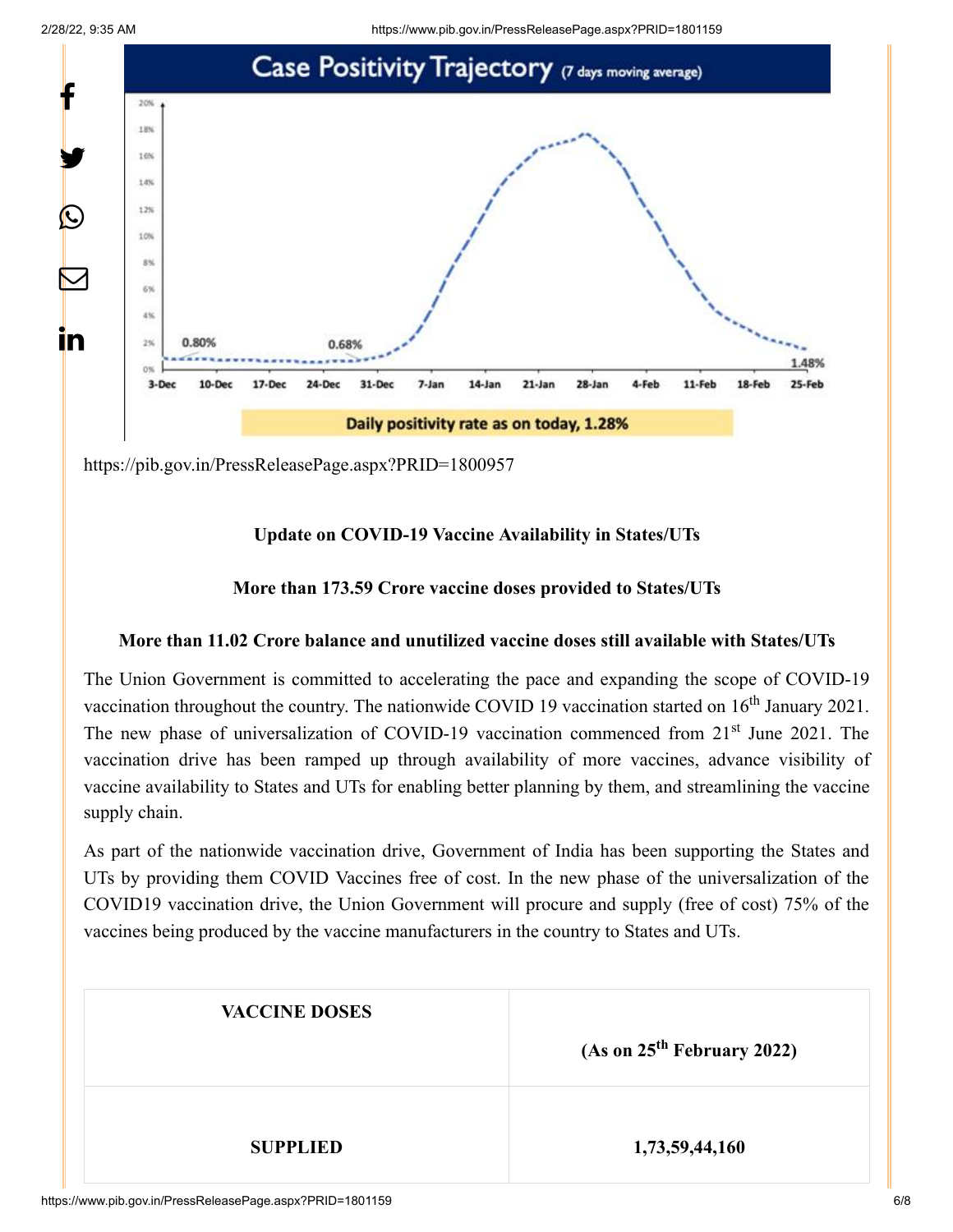f

У.

(L

### **BALANCE AVAILABLE 11,02,69,507**

More than **173.22 crore (1,73,59,44,160)** vaccine doses have been provided to States/UTs so far through Govt. of India (free of cost channel) and through direct state procurement category.

More than **11.02 Cr (11,02,69,507)** balance and unutilized COVID Vaccine doses are still available with The States/UTs to be administered.

<https://pib.gov.in/PressReleasePage.aspx?PRID=1800952>

#### **Tweet links**

India under PM [@NarendraModi](https://twitter.com/narendramodi?ref_src=twsrc%5Etfw) Ji's leadership displayed amazing grit & determination in fight against [#COVID19.](https://twitter.com/hashtag/COVID19?src=hash&ref_src=twsrc%5Etfw)

With great planning, coordination & technology-oriented approach, In carrying out world's largest & most successful vaccination drive.

Do Read: <https://t.co/M0uPBNhQ3C> [pic.twitter.com/BnX7VgAj3J](https://t.co/BnX7VgAj3J)

— Dr Mansukh Mandaviya (@mansukhmandviya) [February 25, 2022](https://twitter.com/mansukhmandviya/status/1497149694761668610?ref_src=twsrc%5Etfw)

[#IndiaFightsCorona:](https://twitter.com/hashtag/IndiaFightsCorona?src=hash&ref_src=twsrc%5Etfw)

 $\bigcap$  More than 32 lakh (32,04,426) vaccine doses administered in the last  $24$  hours.

 $\vee$  Together we can win the battle against [#COVID19](https://twitter.com/hashtag/COVID19?src=hash&ref_src=twsrc%5Etfw)[.#We4Vaccine](https://twitter.com/hashtag/We4Vaccine?src=hash&ref_src=twsrc%5Etfw)[#LargestVaccinationDrive](https://twitter.com/hashtag/LargestVaccinationDrive?src=hash&ref_src=twsrc%5Etfw)[#Unite2FightCorona](https://twitter.com/hashtag/Unite2FightCorona?src=hash&ref_src=twsrc%5Etfw) [pic.twitter.com/VnWc9DvUTy](https://t.co/VnWc9DvUTy)

— #IndiaFightsCorona (@COVIDNewsByMIB) [February 25, 2022](https://twitter.com/COVIDNewsByMIB/status/1497087035194044417?ref_src=twsrc%5Etfw)